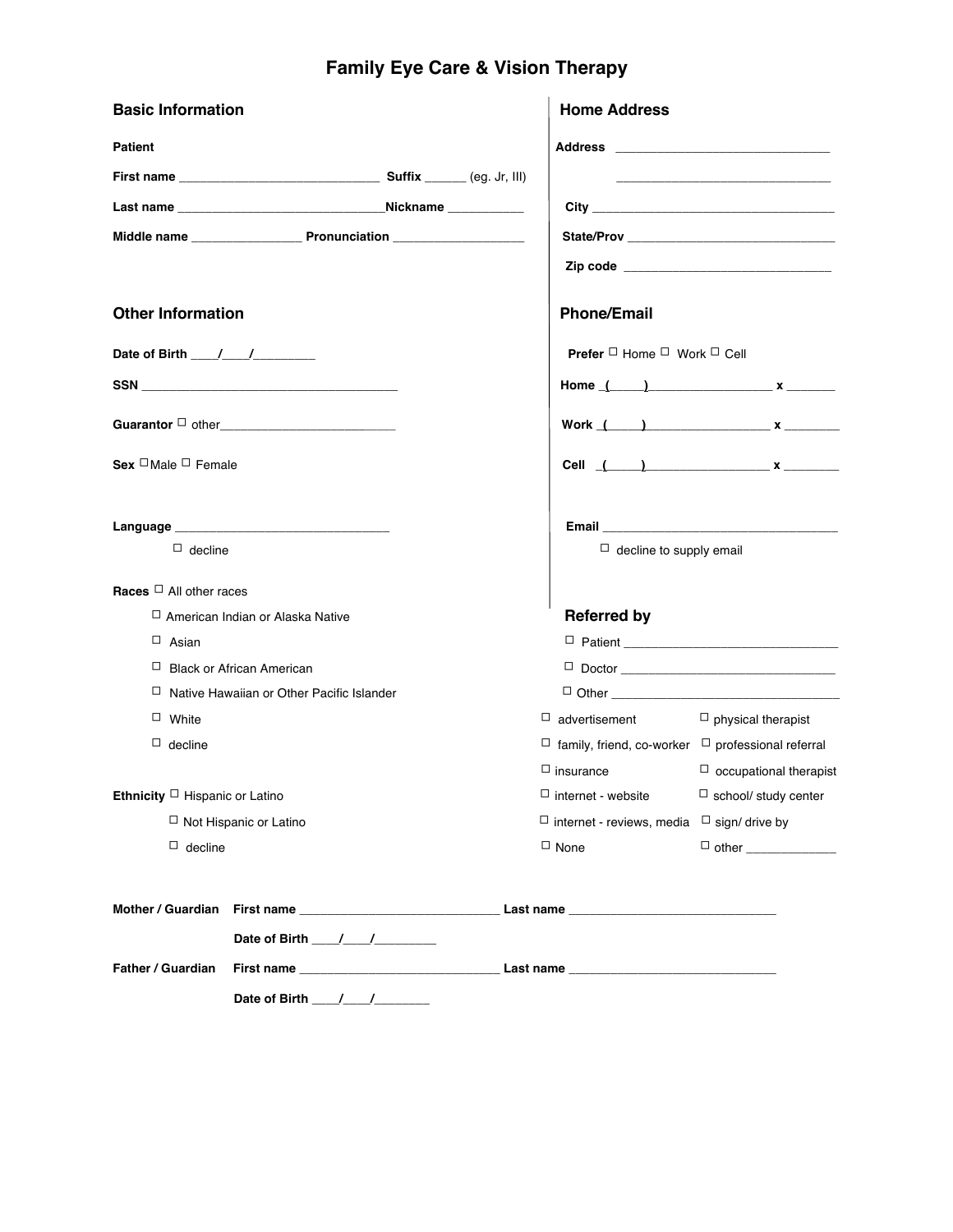# Please select and fill in all that apply including None:

**\_\_\_\_\_\_\_\_\_\_\_ \_\_\_\_\_\_\_\_\_\_\_ \_\_\_\_\_\_\_\_\_\_\_**

#### **Current Medication List**

Please **Provide a list** of *all* your medications with dosages*include*: prescription, over-the-counter and vitamins □ *None*

**\_\_\_\_\_\_\_\_\_\_\_ \_\_\_\_\_\_\_\_\_\_\_ \_\_\_\_\_\_\_\_\_\_\_**

**\_\_\_\_\_\_\_\_\_\_\_ \_\_\_\_\_\_\_\_\_\_\_ \_\_\_\_\_\_\_\_\_\_\_**

#### **Review of Systems**

- *None*
- Developmental Disabilities  $\Box$
- Cancer  $\Box$
- $\Box$ Fatigue Syndrome
- $\Box$ Other

#### **ENT**

- *None*  $\Box$
- Hearing Loss  $\Box$
- $\Box$ **Sinusitis**
- $\Box$ Dry Mouth
- $\Box$ Laryngitis
- $\Box$ Other

#### **Neurological**

- *None*  $\Box$  $\Box$ Multiple Sclerosis
- $\Box$ **Epilepsy**
- Cerebral Palsy  $\Box$
- $\Box$ Tumor
- $\Box$ Stroke/CVA
- $\Box$ Migraine
- $\Box$ Autism Spectrum Disorder
- $\Box$ Other \_

# **Psychiatric**

- *None* Depression  $\Box$
- $\Box$ Attention Deficit
- $\Box$ Anxiety Disorder
- $\Box$ Bipolar Disorder
- $\Box$ Other

#### **Cardiovascular**

- $\Box$ *None*
- Hypertension/ High Blood Pressure  $\Box$
- $\Box$ Stroke/CVA
- $\Box$ Heart Disease
- $\Box$ Vascular Disease
- $\Box$ Congestive Heart Failure
- $\Box$ Other \_

# **Respiratory**

- *None*
- $\Box$ Cigarette Smoker
- $\Box$ Asthma  $\Box$ **Bronchitis**
- $\Box$ Emphysema
- Chronic Obstruction  $\Box$
- $\Box$ Sleep Apnea
- $\Box$ Other \_\_\_\_\_

### **Gastrointestinal**

- $\Box$ *None*
- $\Box$ Crohn"s
- $\Box$ **Colitis**
- Ulcer  $\Box$
- $\Box$ Acid Reflux
- $\Box$ Celiac Disease
- $\Box$ Other  $\_$

#### **Genitourinary**

- *None*  $\Box$
- $\Box$ Kidney disease
- $\Box$ Prostate disease/cancer
- STD herpetic/chlamydia  $\Box$
- $\Box$ Benign Prostate Hypertrophy
- $\Box$ Pregnant
- $\Box$ Nursing
- $\Box$ **Herpes**
- $\Box$ Chlamydia
- $\Box$ Other  $_$

# **Musculoskeletal**

- *None*
- $\Box$ **Osteoarthritis**
- $\Box$ Arthritis
- Fibromyalgia  $\Box$
- Muscular Dystrophy  $\Box$
- $\Box$ Ankylosing Spondylitis  $\Box$ 
	- Osteoporosis
- $\Box$ Gout
- $\Box$ Other

#### **Integumentary**

- *None*  $\Box$
- $\Box$ Eczema
- Rosacea  $\Box$
- $\Box$ Psoriasis
- $\Box$ Herpes Simplex/Cold Sores
- $\Box$ Herpes Zoster/Shingles
- $\Box$ Other  $\_\_$

#### **Endocrine**

- $\Box$ *None*
- $\Box$ Type 2 Diabetes Mellitus
- $\Box$ Type 1 Diabetes Mellitus
- $\Box$ Thyroid dysfunction
- Hormonal dysfunction  $\Box$
- $\Box$ Other

#### **Hematologic/ Lymphatic**

- *None*  $\Box$
- $\Box$ Anemia  $\Box$ Large-volume blood loss
- **Ulcer**

Drug Allergies Environmental Allergies Rheumatoid Arthritis

Sjogren's Syndrome

 $\Box$ 

 $\Box$ 

 $\Box$ 

 $\Box$ 

 $\Box$ 

 $\Box$ 

 $\Box$ 

 $\Box$ Hypercholesteremia/ High Cholesterol  $\Box$  $O$ ther

# **Allergic/Immune**

*None*

Lupus

Other  $\_\_$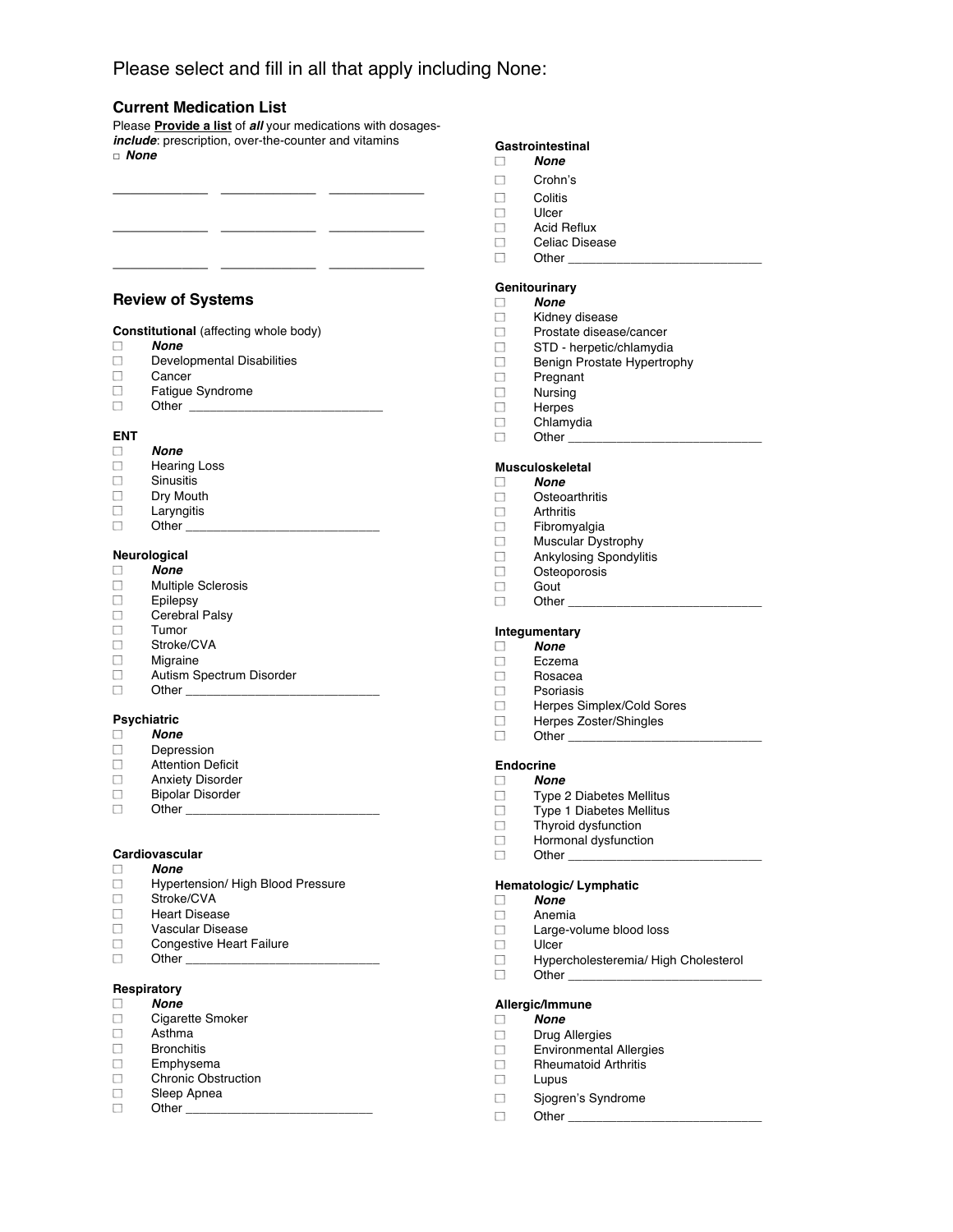Please select and fill in all that apply including None:

# **Allergies**

### **Medication Allergies** *No known medication allergies*  $\Box$ Medication name(s) **\_\_\_\_\_\_\_\_\_\_\_ \_\_\_\_\_\_\_\_\_\_\_ \_\_\_\_\_\_\_\_\_\_\_ \_\_\_\_\_\_\_\_\_\_\_ \_\_\_\_\_\_\_\_\_\_\_ \_\_\_\_\_\_\_\_\_\_\_**

#### **Other Allergies**

|              | No known allergies            |
|--------------|-------------------------------|
| $\mathbf{1}$ | Environmental - airborne      |
| $\mathbf{1}$ | Environmental - seasonal      |
| П            | Environmental - animal dander |
| $\Box$       | Environmental - latex         |
| $\Box$       | Food - dairy                  |
| $\Box$       | Food - nuts                   |
| $\Box$       | Food - shellfish              |
| $\mathbf{1}$ | Bee stings                    |
|              | Other                         |
|              |                               |

Severity: □ mild □ moderate □ severe

# **Past Ocular History**

**Eyes**

# **Social History**

**Hobbies \_\_\_\_\_\_\_\_\_\_\_\_\_\_\_\_\_\_\_\_\_\_\_\_\_\_\_\_\_\_\_\_\_\_\_**

|                          | None                                 |
|--------------------------|--------------------------------------|
|                          | Glaucoma Suspect                     |
|                          | Glaucoma                             |
| П                        | Cataract                             |
| $\overline{\phantom{a}}$ | Age-related Macular Degeneration     |
| $\Box$                   | Surgery                              |
| ٦                        | Patching                             |
| ٦                        | <b>Inflammatory Disorder</b>         |
| ┐                        | Strabismus/ Crossed Eye(s)           |
| ┐                        | Amblyopia                            |
| П                        | Retinal Degeneration/Hole/Detachment |
| П                        | <b>Retinal Degeneration</b>          |
| П                        | <b>Retinal Hole</b>                  |
| ŗ٦                       | <b>Retinal Detachment</b>            |
| $\mathbf{1}$             | Keratoconus                          |
| $\Box$                   | Injury                               |
| П                        | Dry Eye                              |
|                          | Nystagmus                            |
|                          | Other                                |

# **Family Medical History**

# **Family Medical Conditions**

 **None** Hypertension Diabetes Cancer Thyroid Other  $\_$ 

#### **Family Eye Conditions**

 **None** Cataract Glaucoma Glaucoma Suspect Macular Degeneration Amblyopia (Lazy Eye) Severe Myopia (Nearsighted) Severe Hyperopia (Farsighted) Strabismus (Crossed Eyes) Retinal Detachment Dry Eye Nystagmus Other **\_\_\_\_\_\_\_\_\_\_\_\_\_\_\_\_\_\_\_\_\_\_\_\_\_\_\_\_**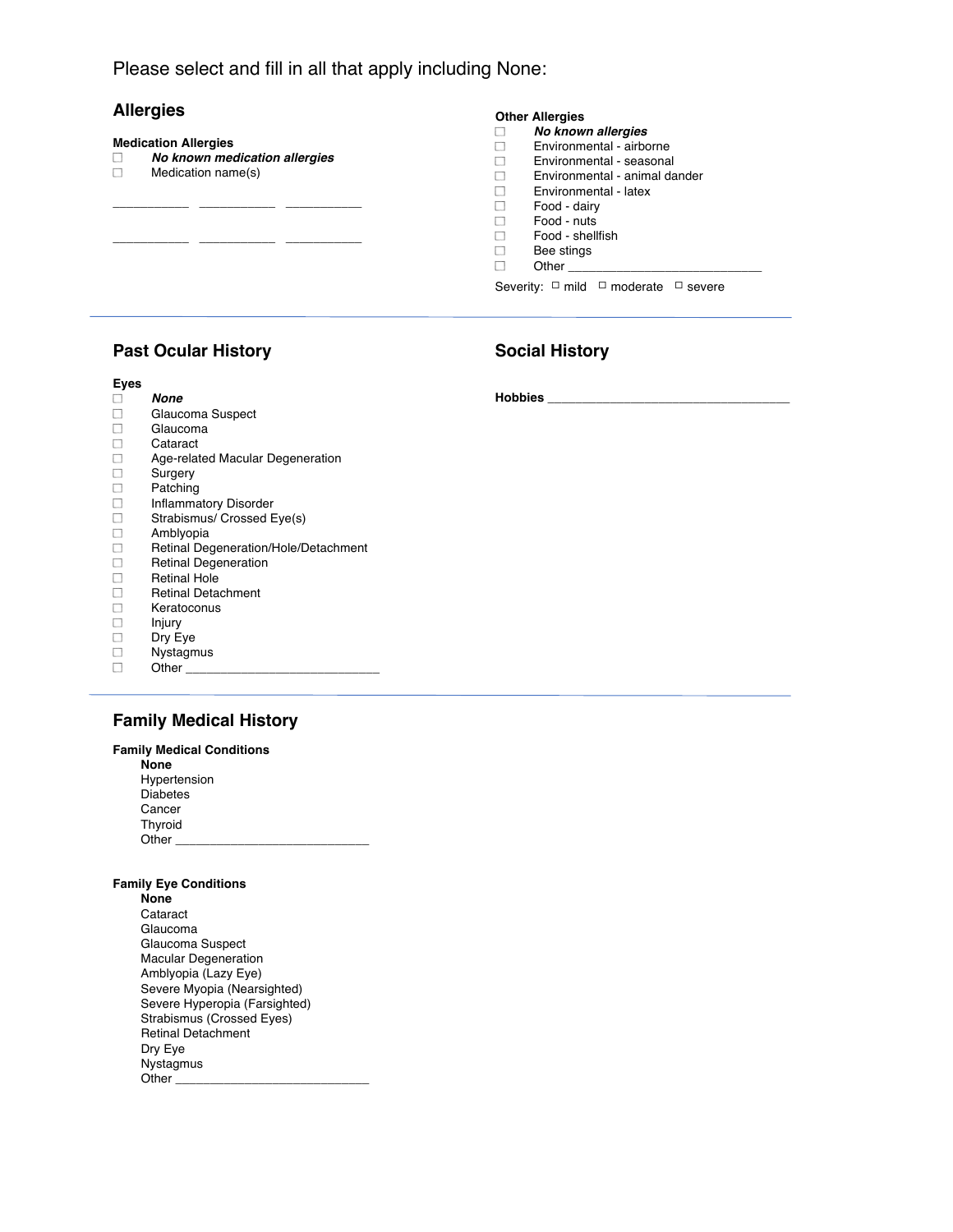# **Pediatric Birth/Health & Development**

| $\Box$<br>$\Box$<br>$\Box$<br>□<br>$\Box$ | <b>Birth Difficulties</b><br>None<br>Premature<br>Low Birth Weight<br>Oxygen Required<br><b>Health Conditions</b><br>None<br>Long Term High Fever<br>Unconscious from Head Trauma<br>Long Term Illness<br>Congenital Defect <b>Congenital</b> | <b>Diagnosed With</b><br>$\Box$<br>$\Box$<br>П<br>$\Box$<br>□<br>П<br>□<br>П<br>$\Box$<br>П | None<br>ADD/ADHD<br><b>Autistic Spectrum Disorder</b><br>Dyslexia<br><b>Learning Disability</b><br>Motor Integration Difficulty<br><b>Auditory Processing Difficulty</b><br><b>Reading Disability</b><br><b>Speech Difficulty</b> |
|-------------------------------------------|-----------------------------------------------------------------------------------------------------------------------------------------------------------------------------------------------------------------------------------------------|---------------------------------------------------------------------------------------------|-----------------------------------------------------------------------------------------------------------------------------------------------------------------------------------------------------------------------------------|
| Ш<br>$\overline{\phantom{a}}$<br>Е        | <b>Developmental Delays</b><br>None<br>Creep/Crawl<br>Walking<br>Speech<br>Gross Motor<br>Fine Motor                                                                                                                                          | П<br>П<br>$\Box$<br>$\Box$<br>$\Box$<br>П                                                   | Therapy/Tutoring<br>None<br>Occupational Therapy<br><b>Physical Therapy</b><br>Reading<br>Math<br>Speech                                                                                                                          |

#### **Symptom Survey**

**Select the frequency which best represents how often each symptom is observed by the child's parent/guardian, or teacher.** *Please DO NOT ask the child these questions.*

|     |                                        | <b>Never</b> | Once in a<br>great while | <b>Sometimes</b> | A lot  | Always |
|-----|----------------------------------------|--------------|--------------------------|------------------|--------|--------|
| 1.  | Headaches with near work               | 0            | □                        | □                | $\Box$ | $\Box$ |
| 2.  | Words run together when reading        | $\Box$       | $\Box$                   | $\Box$           | $\Box$ | $\Box$ |
| 3.  | Burn, itch, watery eyes                | 0            | $\Box$                   | $\Box$           | $\Box$ | $\Box$ |
| 4.  | Skips/ repeats lines when reading      | □            | 0                        | 0                | □      | О      |
| 5.  | Head tilt/ closes one eye when reading | $\Box$       | $\Box$                   | $\Box$           | $\Box$ | 0      |
| 6.  | Difficulty copying from marker board   | $\Box$       | 0                        | 0                | $\Box$ | $\Box$ |
| 7.  | Avoids near work/ reading              | $\Box$       | $\Box$                   | $\Box$           | $\Box$ | $\Box$ |
| 8.  | Omits small words when reading         | $\Box$       | $\Box$                   | □                | О      | $\Box$ |
| 9.  | Writes up/ down hill                   | $\Box$       | $\Box$                   | 0                | $\Box$ | $\Box$ |
| 10. | Misaligns digits/ columns of numbers   | $\Box$       | 0                        | 0                | $\Box$ | $\Box$ |
| 11. | Reading comprehension is down          | О            | $\Box$                   | $\Box$           | $\Box$ | $\Box$ |
| 12. | Holds reading too close                | $\Box$       | $\Box$                   | □                | $\Box$ | $\Box$ |
| 13. | Trouble keeping attention on reading   | 0            | $\Box$                   | 0                | $\Box$ | $\Box$ |
| 14. | Difficulty completing work on time     | $\Box$       | $\Box$                   | $\Box$           | $\Box$ | $\Box$ |
| 15. | Always says "I can't" before trying    | $\Box$       | $\Box$                   | $\Box$           | $\Box$ | $\Box$ |
| 16. | Clumsy, knocks things over             | $\Box$       | $\Box$                   | $\Box$           | $\Box$ | $\Box$ |
| 17. | Does not use their time well           | $\Box$       | $\Box$                   | 0                | $\Box$ | $\Box$ |
| 18. | Loses belongings/ things               | $\Box$       | $\Box$                   | $\Box$           | $\Box$ | $\Box$ |
| 19. | Forgetful/ poor memory                 | □            | $\Box$                   | □                | $\Box$ | $\Box$ |

Multiply the number of items marked per column by  $x0 = 0$   $x1 = 0$   $x2 = 0$   $x3 = 0$   $x3 = 0$ 

**the number indicated for a column score:** Next Add each for a Total Score \_\_\_ A total over 20 is highly suspect and a score over 25 indicates a probable vision problem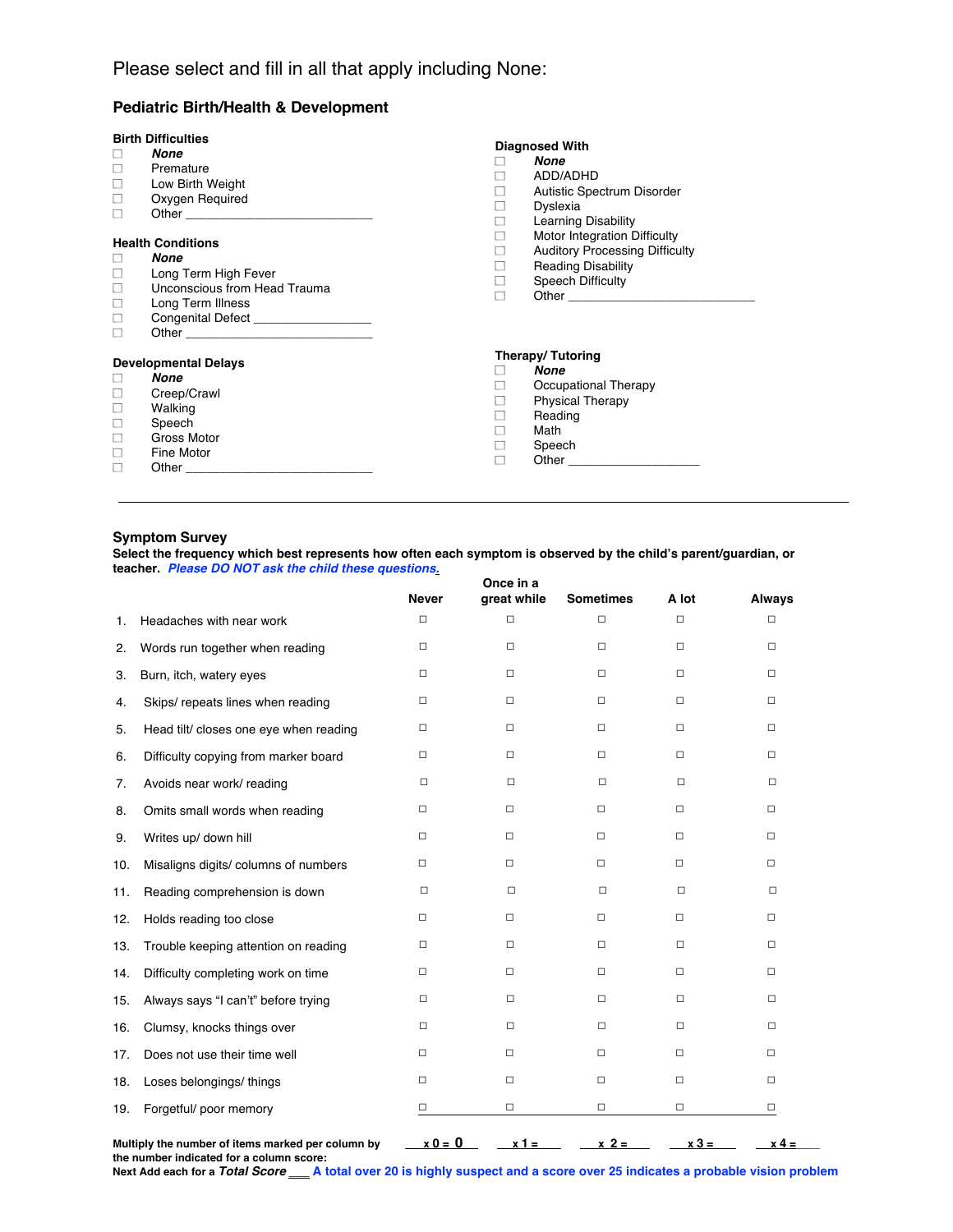# **Retinal Imaging of the Eye**

Technology is available that allows us to take a retinal image of the inside of the eye. This provides us with a detailed view and enables us to have a record of the health and appearance of the eyes. Should we suspect any changes in the future, this would serve as a comparison and help verify any changes that have occurred. This can also be beneficial in pediatric patients where obtaining a steady view inside the eyes is sometimes difficult. This could be invaluable in helping safeguard their eye health.

For this reason, we **highly recommend** a baseline photo for all our patients. *The fee for this procedure is \$20 and is not covered by insurance. May we include this valuable*

*test with the eye exam today?* **□ YES □ NO**



Retinal image

# **Dilation of the Pupil**

Dilation of the pupil is the standard level of care required in the State of Florida for all new patient comprehensive exams. It allows for a more complete evaluation of the health inside of the eyes. The most common side effects are sensitivity to light and blur mostly with near vision. Sunglasses will provide relief from the light sensitivity. Sun protection will be provided if needed. The average length of time for the eyes to return to normal is 3-5 hours.

*Be prepared to have the child's eyes dilated during the visit unless you notify the staff and Doctor that it cannot be done on that day.*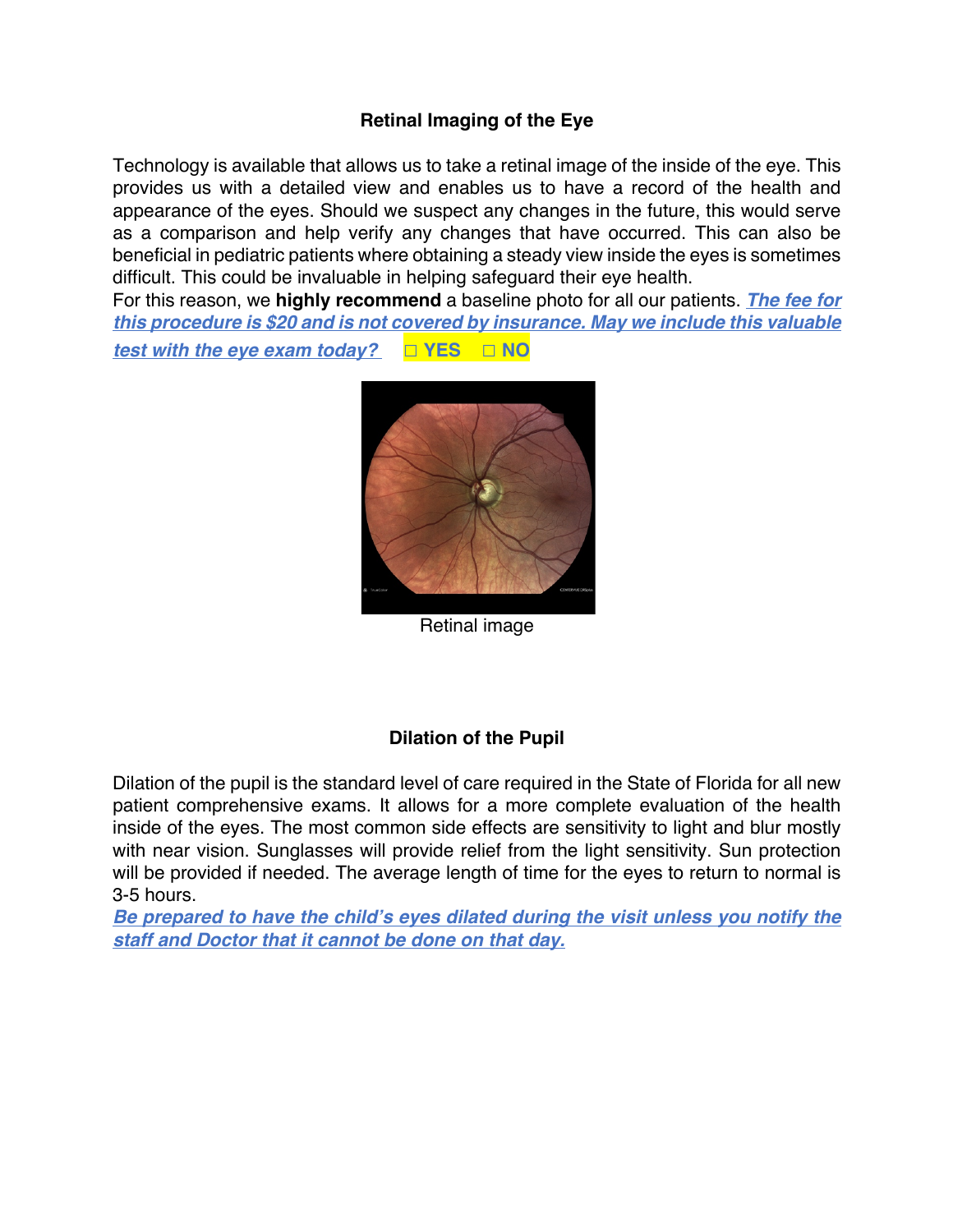### **Family Eye Care & Vision Therapy**

### **Patient consent to use and disclosure of Health Care Information for Treatment, Payment, or Healthcare Operations**

I understand that as part of my healthcare, the practice originates and maintains paper and/or electronic records describing my health history, symptoms, examination, test results, diagnosis, treatment and any plans for future care or treatment. I understand as part of treatment, payment or healthcare operations it may become necessary to disclose health information to another entity (i.e. referrals to other healthcare providers and insurance companies for payment). I understand this information serves as:

A basis for planning my care and future treatment

A means of communication among healthcare professionals who contribute to my care

A source of information for applying my diagnosis and treatment to my bill

A means by which a third party can verify that services billed were provided

A tool for routine healthcare operations, such as assessing quality and reviewing the competence of staff

A copy of "Notice of Patient Privacy Practices" which provides a more complete description of information uses and disclosures of your health information is available to you, at your request.

*I give permission to share appointment, treatment, and payment information with the persons named below:* Example: Immediate family members (parents, spouse, and children).

 $Name(s):$ 

## **Office/Patient Communication**

**It is very important for our office to communicate with our patients. Family Eye Care & Vision Therapy uses various methods that may include phone, text messaging and email, for appointment reminders, recall reminders, order information and other business-related activities as needed.**  You may opt out of a particular form of communication upon request.

I give permission for Family Eye Care & Vision Therapy (the provider, its employees, agents, and assignees) to use the methods of communication indicated and I have been provided the opportunity to read and retain a copy of "Notice of Patient Privacy Practices".

Print name **Date** 

Signature

(parent/ guardian of minor)

## **Consent to file all Medical and Vision Insurance and Private Pay responsibility**

Vision insurance covers routine eye exams, glasses or contact lenses. Medical insurance covers disease, problems or injury to the eye. Our office must adhere to the guidelines set forth by your insurance companies. Those guidelines determine which plan our office must bill for today's visit. The patient is responsible for all copays and deductibles required by each insurance plan.

Medicare and most medical plans do not pay for the refractive part of an eye exam. The refraction is what determines your need for glasses. The patient is responsible for this charge.

I request that payment of authorized Medicare benefits, or other insurance be made either to me, or on my behalf to Family Eye Care & Vision Therapy, Inc. for any services provided. I authorize any holder of medical information about me to release to the health care financing administration and its agents that information needed to determine the benefits payable for related services.

Private pay patients are responsible for payment at time of services for exam and material related charges.

| Dullas,<br>name<br>⊬rır |  |  |
|-------------------------|--|--|
|                         |  |  |

Signature (responsible party) \_\_\_\_\_\_\_\_\_\_\_\_\_\_\_\_\_\_\_\_\_\_\_\_\_\_\_\_\_\_\_\_\_\_\_\_\_\_\_\_\_\_